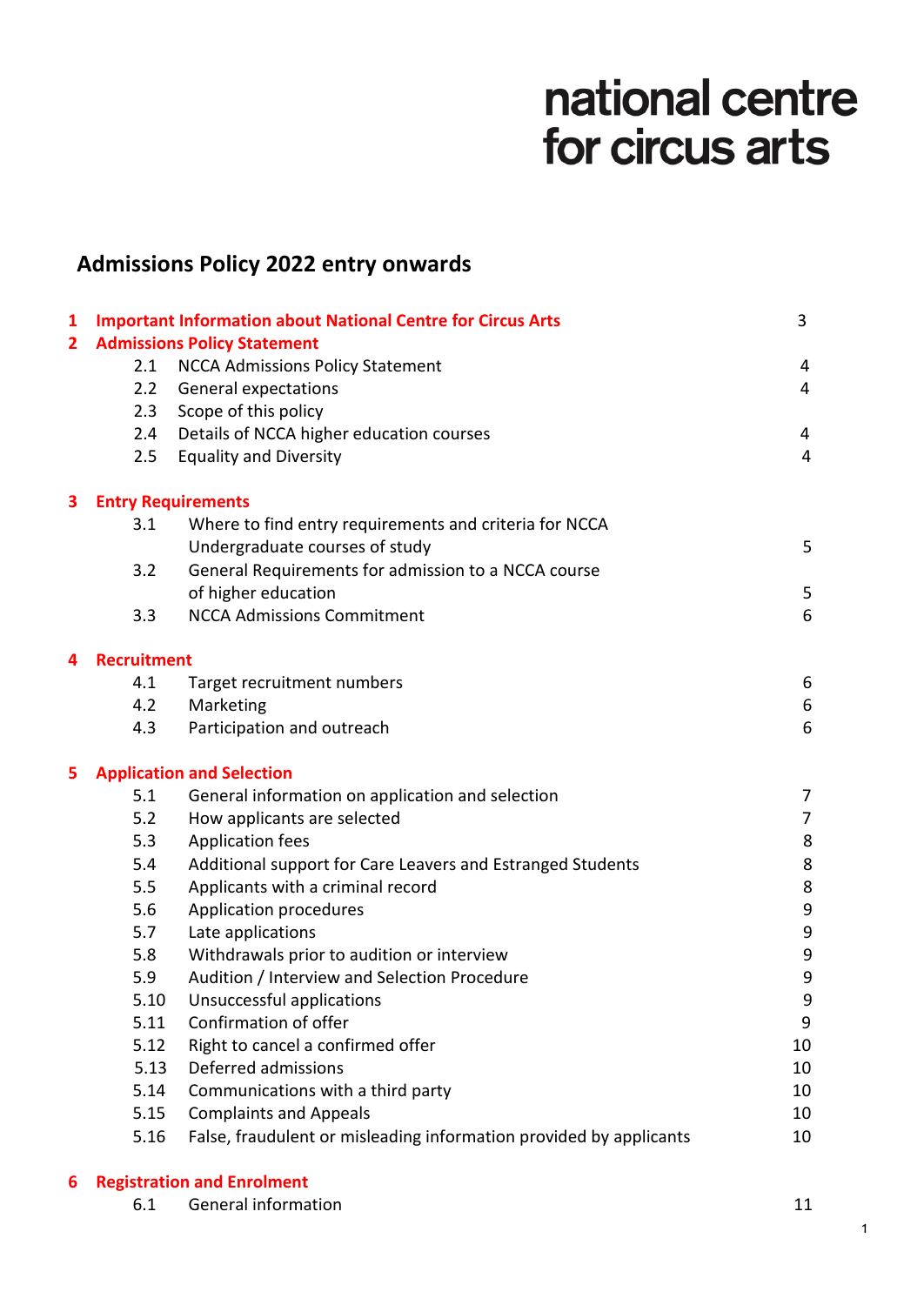| 6.2                                                     | Pre-enrolment information                                | 11 |
|---------------------------------------------------------|----------------------------------------------------------|----|
| 6.3                                                     | Enrolment                                                | 11 |
| 6.4                                                     | Registration and Enrolment information                   | 12 |
| 6.5                                                     | Withdrawals                                              | 12 |
| 6.6                                                     | Intermission/Interruption of Studies                     | 12 |
| 6.7                                                     | Values and commitments: our expectations of all students | 12 |
| <b>Monitoring and Review of Policies and Procedures</b> |                                                          | 13 |
|                                                         | General information                                      | 13 |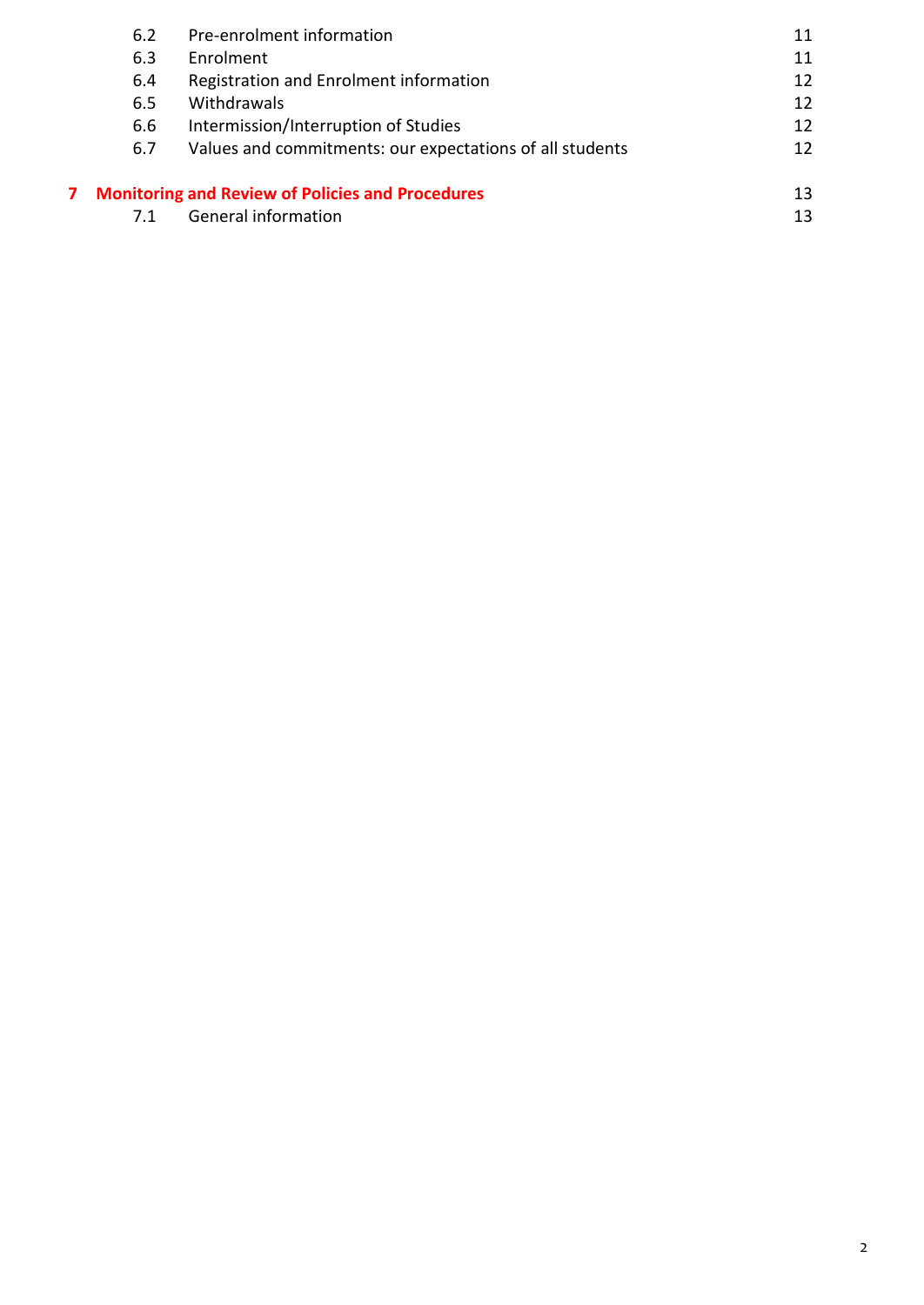# **1. Important information about National Centre for Circus Arts**

National Centre for Circus Arts (NCCA) is an independent Higher Education Provider with the Office for Students, as of June 2022.

By accepting the offer of a place on the Foundation Degree Course, you accept the terms and conditions in full, which along with your offer, include:

- the School's rules, regulations, policies and procedures;
- the academic regulations of the University of Kent, as applicable.

All of the above form the contract between you and the School in relation to your studies at the School.

NCCA is a legally autonomous institution, independent training organisation, and charity (registered charity number 1001839). The undergraduate higher education courses offered by NCCA are validated by the University of Kent (the 'validating university').

**Enquiries regarding admissions for a course of higher education delivered by the School should be sent to: Joanna@nationalcircus.org.uk**

# **2. Admissions Policy Statement**

#### **2.1 Admissions Policy Statement**

NCCA exists to train artists who will match the world's best and, on entering their professions, shape the future of Circus. The National Centre for Circus Arts is a registered charity and one of Europe's leading providers of circus education. Based in a magnificent Victorian power station adjacent to Hoxton Square, we involve thousands of people in the creation and performance of circus arts every year.

NCCA is a publicly funded institution, which is independently registered with the [Office for](https://www.officeforstudents.org.uk/)  [Students](https://www.officeforstudents.org.uk/) (OfS). Its policies and procedures are closely aligned with the Office for Students Conditions of Registration, the Quality Assurance Agency (QAA) expectations for standards and quality, as set out in the revised [Quality Code](https://ukscqa.org.uk/wp-content/uploads/2018/03/Revised-UK-Quality-Code-for-Higher-Education_English.pdf) (March 2018), and the Office of the Independent Adjudicator for Higher Education (OIAHE or OIA) Good Practice Frameworks.

#### **2.2 General expectations**

Our School selects students with the greatest talent and aptitude for training, underpinned by a commitment to widening participation and to promoting courses to young people who are less likely to participate in higher education.

#### **2.3 Scope of this policy**

This policy relates to all undergraduate courses offered at NCCA, unless otherwise specified. It applies to all applicants who apply to NCCA for the following courses:

- Foundation Degree in Circus Arts
- BA Hons (Top Up) Degree in Circus Arts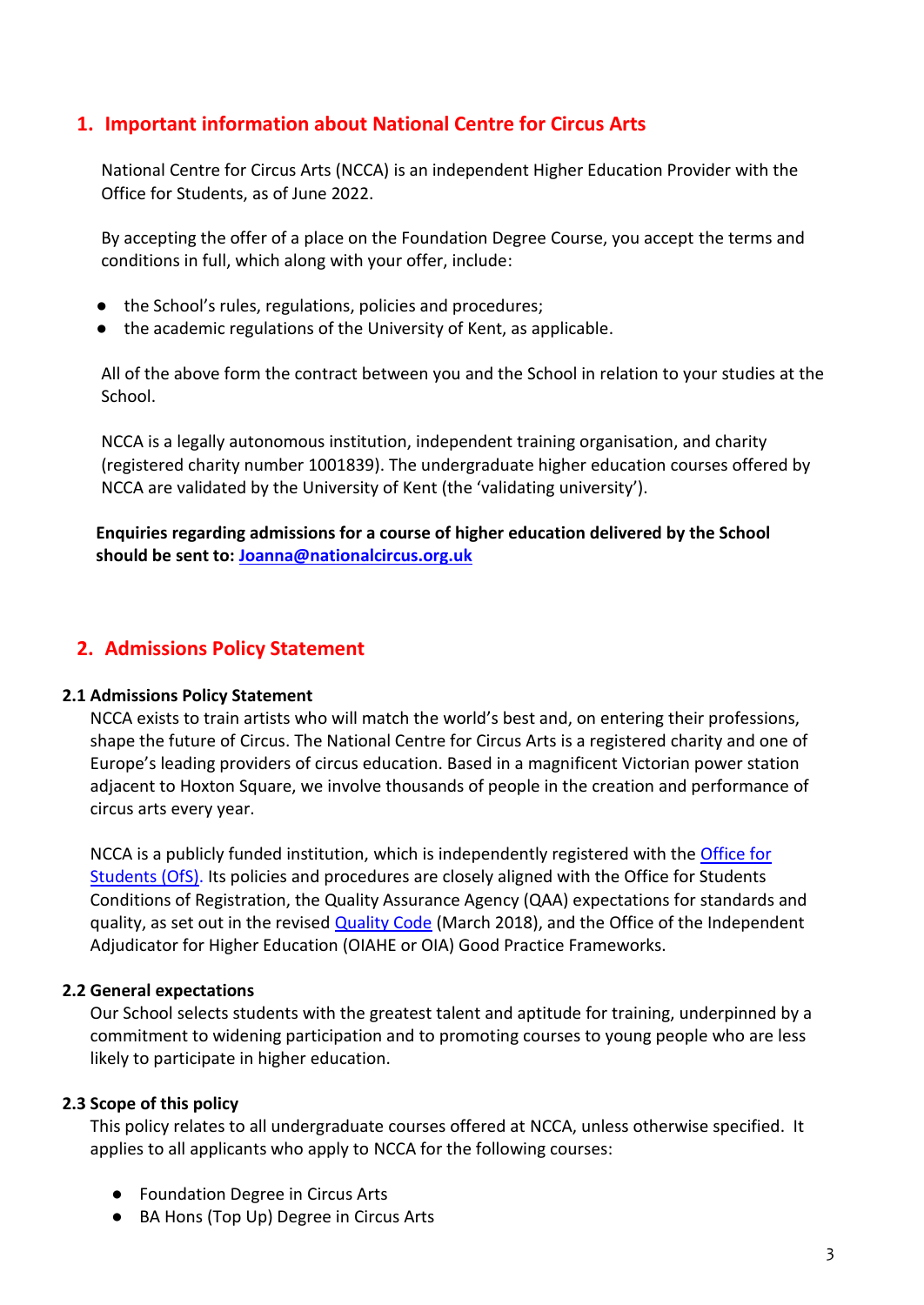#### **2.4 Details of NCCA undergraduate higher education courses**

Details of undergraduate courses currently on offer at the NCCA can be found on the School website in the course summary documents which can be accessed from the following link: <https://www.nationalcircus.org.uk/degrees/>

#### **2.5 Equality and Diversity**

Celebrating diversity and working to achieve the creative potential in all our students is at the heart of our School. We are committed to selecting, training and supporting students regardless of ethnicity, gender, disability, age, sexual orientation, or religion. Applicants to NCCA are chosen solely on the basis of their talent and potential to develop the skills required for their chosen profession. The School does, however, judge applicants on their suitability for a course and their potential to successfully complete the training, as the work is rigorous and requires high levels of energy and commitment.

In our admissions processes, we are committed to supporting students with disabilities. Disabled students are encouraged to disclose their support requirements so that we can endeavour to meet these during the audition or interview process and subsequent training. Disability support during training is managed under the School's Support Through Studies processes.

We recognise that everyone is an individual and we will work with students to identify potential barriers to training and do what we can to remove those barriers. As part of our approach to supporting equality, diversity, and inclusivity, the School has a [Framework for Contextual](https://www.nationalcircus.org.uk/app/uploads/2022/06/ncca-framework-for-contextual-admissions.pdf)  [Admissions.](https://www.nationalcircus.org.uk/app/uploads/2022/06/ncca-framework-for-contextual-admissions.pdf) The Framework sets out the values and principles that the School applies during the admissions process to identify, acknowledge, and mitigate barriers and disadvantages that applicants may face not only at the time they apply to us but also subsequently, to ensure that when studying with NCCA students can have the appropriate support to reach their fullest potential. We will also make any necessary reasonable adjustments, in accordance with the Equality Act (2010), to ensure that disabled students can train with appropriate support at the School.

As part of our statutory monitoring, the School collects Equality and Diversity information from applicants. This information is considered as confidential and is used for statistical purposes only.

#### **3 Entry Requirements**

#### **3.1 Where to find entry requirements and criteria for NCCA undergraduate courses of study** Entry requirements and criteria for all courses are available in the course summary documents which can be accessed from the following link: <https://www.nationalcircus.org.uk/degrees/>

#### **3.2 Direct entry to an undergraduate course of higher education with NCCA**

Each year NCCA admits a small number of applicants who satisfy the relevant entry requirements into either year 2 of the Foundation Degree or directly into the BA (Hons) 'Top Up' Degree. This is known as 'direct entry'. Direct entry applicants go through the same audition procedures as all others. If accepted directly into year 2 of the Foundation Degree or into the BA (Hons) 'Top Up' Degree the School follows the University of Kent's procedures for RPL (Recognition of Prior Learning), completing a portfolio for each student which details their experiential and certificated prior learning. This experiential and certificated prior learning is taken into consideration by the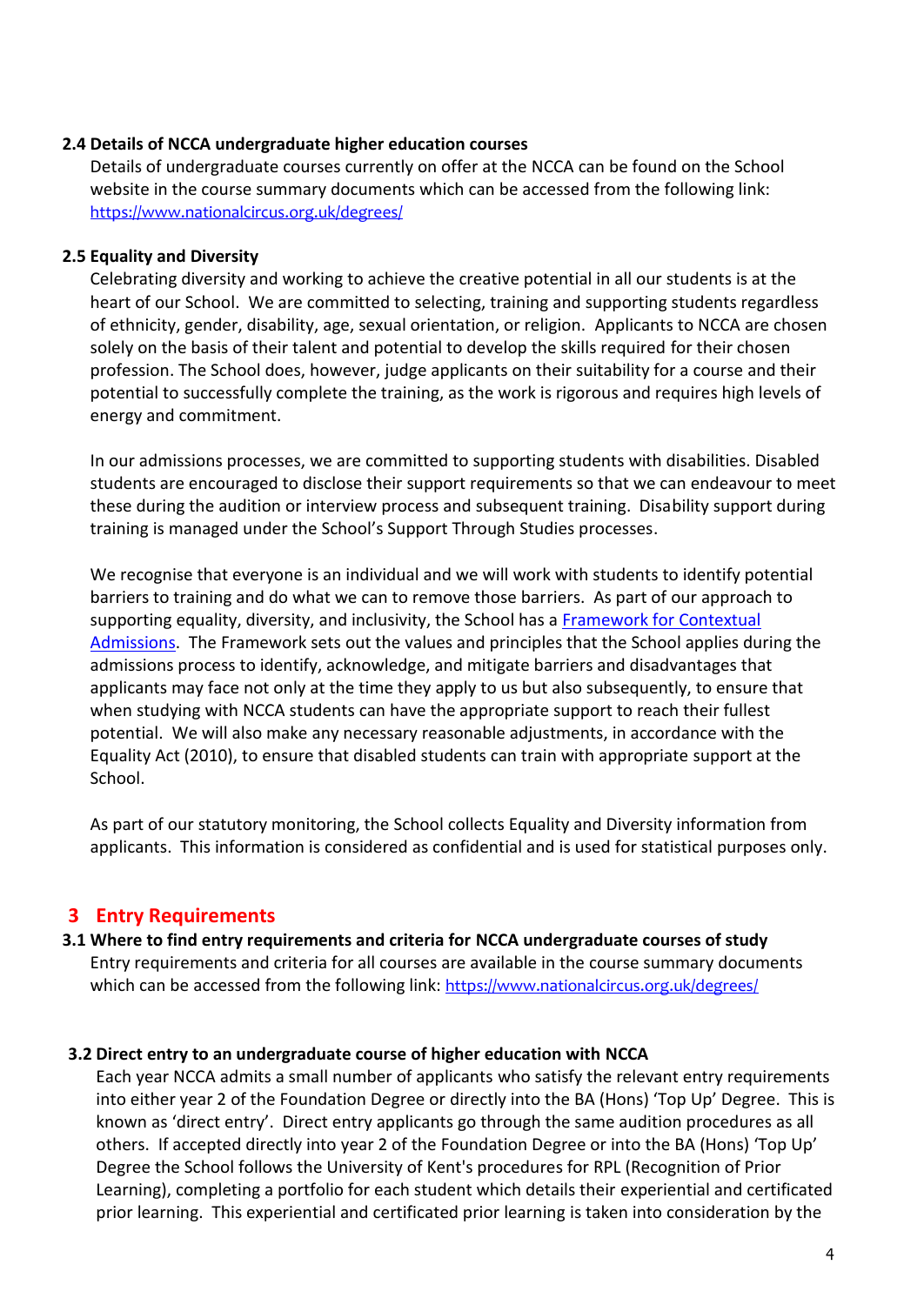School when determining whether we can make an offer to a direct entry applicant.

Students who are admitted as direct entry to either year 2 of the Foundation Degree or directly into the BA (Hons) 'Top Up' Degree are required to attend NCCA induction sessions along with first year Foundation Degree students and all other students who are new to the School, as well as any additional sessions designated for the year of study.

#### **3.3 General Requirements for admission to an undergraduate course of higher education with NCCA:**

Applicants must demonstrate:

- the ability and capacity to study at a higher education level;
- the facility to receive and potential to benefit from vocational training;
- evidence of suitable preparatory training and/or experience:
- an awareness of the rigours of the training and its vocational nature;
- an understanding of the nature of the industry; and
- an understanding of the aims and objectives of the course.

In addition to the above general requirements, specific entry criteria and requirements for each course of study can be found in the [Foundation](https://www.nationalcircus.org.uk/app/uploads/2022/06/fd-summary-course-document-2022-23.pdf) [Degree](https://www.nationalcircus.org.uk/app/uploads/2022/06/ba-summary-course-document-2022-23.pdf) and BA (Hons) Degree course summary documents

#### **3.4 NCCA Admissions Commitment**

**The School will:**

- **Audition or interview all applicants that meet the basic criteria for the discipline and course as outlined in the course summary documents (see 3.3 above);**
- **accept individuals based on talent and potential for training alone (i.e. not discriminating on the basis of gender, ethnicity, religion, sexual orientation, disability, economic background, or otherwise); and**
- **consider each particular applicant's suitability for the course.**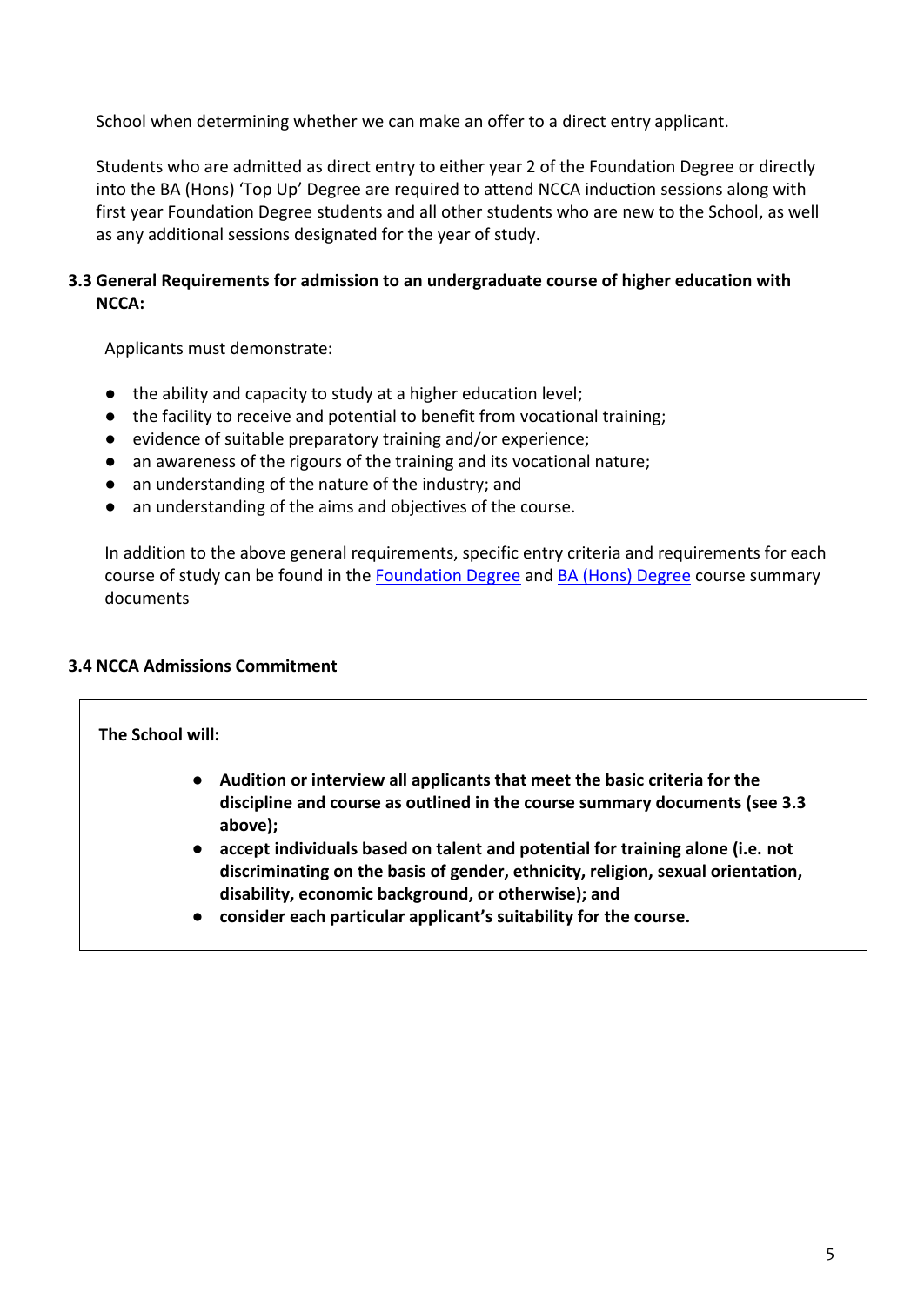# **4 Recruitment**

#### **4.1 Target recruitment numbers**

Target recruitment numbers are determined by the School and vary across the courses of study delivered by NCCA.

#### **4.2 Marketing**

Marketing and promotional activities are conducted by the Marketing and Communications department of NCCA and may include:

- information available on the schools' website;
- open days and guided tours;
- open evening and weekend classes (at child, youth and adult level);
- Digital courses guides;
- summer schools;
- social media, including Facebook, Instagram, Tumblr, Twitter;
- student performances.

#### **4.3 Participation and outreach**

NCCA has a strong commitment to widening participation, underpinned by the School's Access and Participation Plan. We engage in various widening participation and outreach activities to widen access to artistic training in Circus and related fields.

# **5 Application and Selection**

#### **5.1 General information on application and selection**

NCCA will seek to ensure that selection policies and procedures are transparent, effective, consistent, fair, and in accordance with the School's Public Sector Equality Duty. Information concerning applicants is subject to both the School's Data Protection Policy and Processes.

Applicants who have previously completed a course of study at NCCA are not automatically guaranteed entry to any other course of study in the School. This means that an applicant who has completed a two-year Foundation Degree with NCCA must register their interest for a place on the one-year BA (Hons) top up degree should they wish to continue their studies to the next Level (Level 6), and a place is not guaranteed.

#### **5.2 How applicants are selected**

Selection for all undergraduate courses with NCCA will normally be through consideration of the application form and candidate video submission, audition, and interview. Auditions and interviews are designed to ensure that places are offered to those candidates who have the greatest talent and potential to develop and succeed in their chosen careers regardless of previous experience, cultural or socio/economic background.

#### **To ensure equality of opportunity the School will:**

- audition or interview all applicants who meet the basic entry criteria (see Section 2 of this Admissions Policy for where to find further information on entry requirements). Applicants may be contacted to discuss their application prior to audition or interview.
- ensure that all applicants are informed of the audition and interview procedures.
- ensure that staff involved in the audition or interview process clearly understand the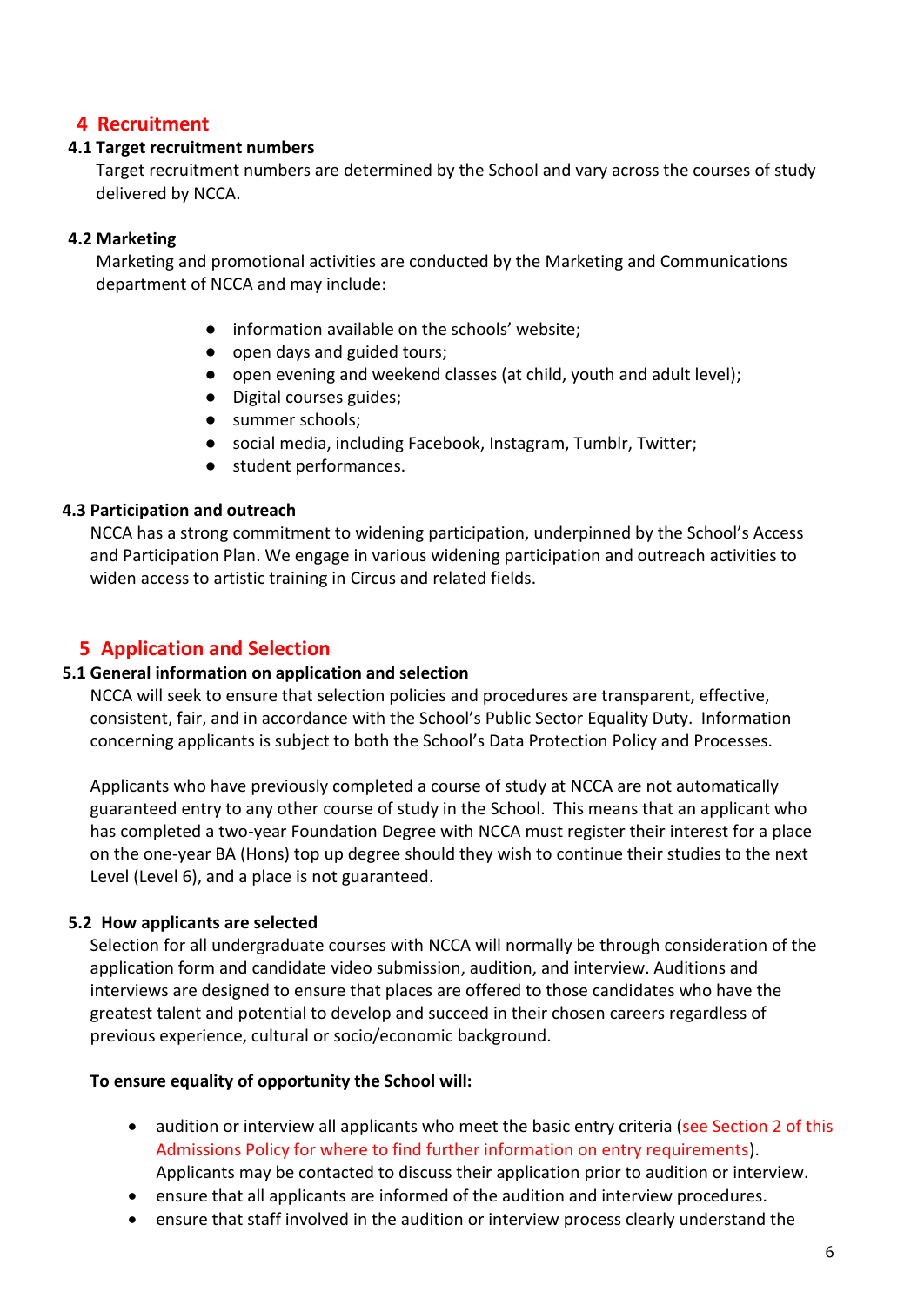entry requirements and selection criteria.

- ensure that staff are suitably trained to make fair and sound judgements (having regard to the specified selection criteria).
- monitor selection procedures with particular regard to equal opportunities.
- ensure reasonable adjustments are made wherever necessary to improve accessibility and support disabled applicants.

NCCA is committed to removing unnecessary barriers and increasing accessibility. Applicants are encouraged to disclose any impairment or condition (for example dyslexia or a physical, sensory, or mental health condition) so that the School can endeavour to make any reasonable adjustments during the admissions process including at audition or interview, as well as during the course to enable participation. The School encourages disclosure in advance wherever possible, but applicants can also disclose a disability or condition at any stage of the audition or interview process.

The School also strongly encourages applicants to disclose any previous or current injuries to ensure that they can be appropriately supported during the audition or interview process and potential further training.

#### **5.3 Application fees**

**As of July 2022 there are no application fees to apply for the undergraduate Higher Education course at National Centre for Circus arts**.

#### **5.4 Additional support for Care Leavers and Estranged Students**

NCCA is committed to helping all students fulfil their potential whilst studying with us, regardless of background. Our School welcomes all applications and judges prospective students solely on their talent and potential to develop the skills required for their chosen profession.

If you're in care, have left recently, or are estranged from your parents, we understand that you may have some extra practical considerations to take into account when making the progression to Higher Education, and that you may have concerns about accommodation, financing your studies, and pastoral support.

#### *5.1. Bursary for care leavers and estranged students*

If you choose to let us know that you are a care leaver or estranged from your parents (which we encourage you to do), we will be able to offer you additional support, and **you may be eligible to receive a non-repayable bursary of £1,000 per year of study**. You will have a chance to disclose at application stage, and again on your enrolment form. You can also talk to a member of staff at your school at any point during the academic year.

#### **5.5 Applicants with a criminal record**

In line with the School's commitment to removing unnecessary barriers and increasing accessibility, the majority of applications to a course of higher education with NCCA do not require any disclosure of a criminal record. All criminal records data will be processed in accordance with the School's Student Date Protection Policy: <https://www.nationalcircus.org.uk/app/uploads/2021/08/student-data-protection-policy.pdf>

Some NCCA courses may offer placements or other professional course-related experiences that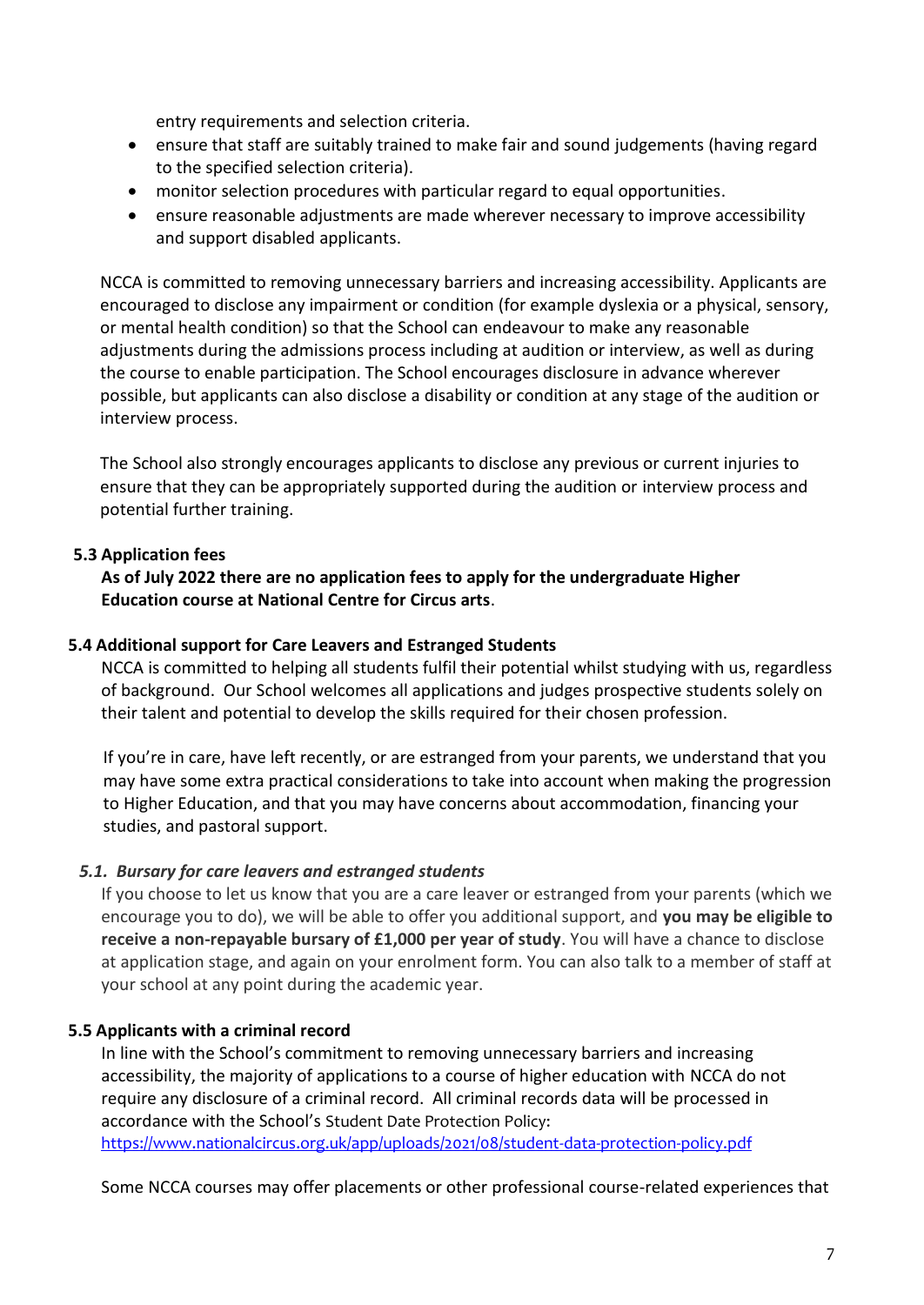involve 'regulated activity<sup>1</sup>' which require students to undergo a criminal records check ('enhanced DBS check') before they can be authorised to participate in such activities. Where a course of study involves 'regulated activity' either as a requirement, or as an optional part of a course, this will be listed in the relevant Course Summary document.

Where such activities are a **requirement** of the course, the School will require an enhanced DBS check for disclosure of a criminal record at the point of receipt of an offer of a place to study before the School can confirm the offer of a place. Where such activities are an **optional** part of the course, an applicant will not be required to disclose a criminal record/undertake an enhanced DBS check at any point during the application and admissions process. Once enrolled on the course, students may elect not to undertake an enhanced DBS check and not participate in the optional activities.

#### **5.6 Application Procedures**

NCCA arranges its own application procedures (e.g. the dates of auditions both online and inperson); we are not in UCAS. Deadlines for making an application to study on a course of higher education with NCCA are published on the School website at <https://www.nationalcircus.org.uk/degrees/foundation-degree-in-circus-arts/>

#### **5.7 Late applications**

Applications submitted after the application deadline will not normally be considered and will only be accepted and considered at the discretion of the School. NCCA reserves the right to extend an application deadline where it deems this to be appropriate.

#### **5.8 Withdrawals prior to audition or interview**

Applicants must inform NCCA at their earliest convenience if they decide to withdraw their application and do not intend to attend audition or interview. Any applicant who wishes to be considered for the next round of admissions must reapply the following year.

#### **5.9 Audition/Interview and Selection procedure**

A fundamental part of the application process to a NCCA course of higher education is via audition and interview. Details of audition and interview procedures, together with entry requirements to relevant courses, can be found on the School website at <https://www.nationalcircus.org.uk/degrees/foundation-degree-in-circus-arts/>

NCCA holds undergraduate auditions in London. Applicants should check the School website for details of audition dates. NCCA may variously offer online or in-person auditions, subject to circumstances.

Where circumstances occur that prevent the School from holding an audition in-person where it has been previously advertised as such, the School will make alternative arrangements (which may include, but not be limited to, holding an audition online and/or interview, or other admissions process that will assist the School Admissions team in reaching a decision on an application). Applicants are advised to check the School website for further information.

#### **5.10 Unsuccessful applications**

 $\overline{a}$ 

Feedback from auditions and interviews are not available due to the large numbers of applicants.

<sup>&</sup>lt;sup>1</sup> Please see UK government guidance for further details and definitions of regulated activity: <https://www.gov.uk/government/publications/dbs-guidance-leaflets>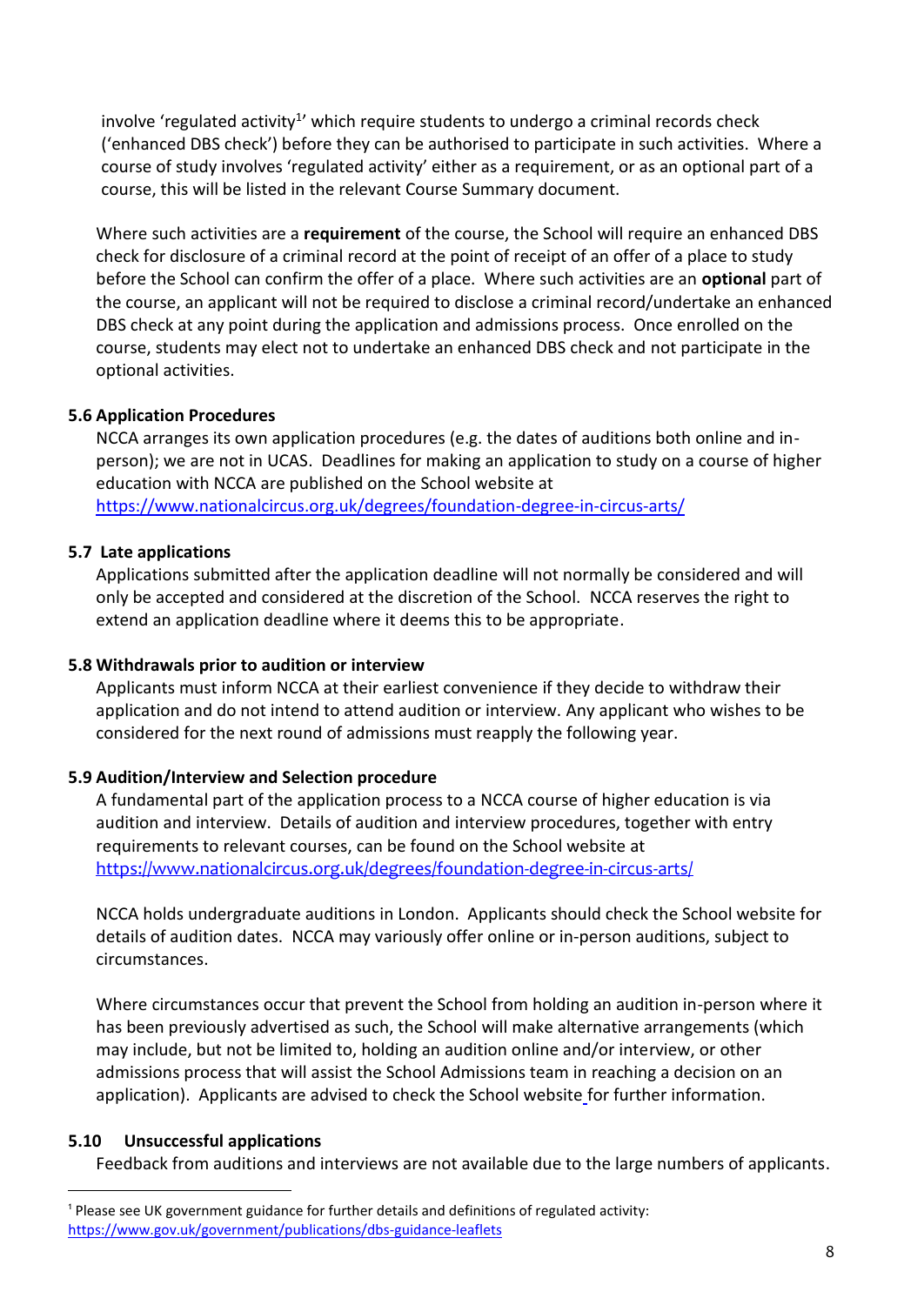#### **5.11 Confirmation of offer**

Where an applicant is made an offer of a place to study with NCCA, conclusion of the application process follows the 3-step process set out below:

- **5.11.1** Offer of a place to study is made by the School to applicant, including the following pre-contract information:
	- **a. Offer letter**
	- **b. Terms and Conditions**
	- **c. Fees policy**
	- **d. Relevant Course Summary Document**
- **5.11.2** Applicant must confirm acceptance of the offer in writing to the School;
- **5.11.3** School confirms the place in writing.

#### **Please note that an offer of a place to study on an undergraduate course of higher education with NCCA remains provisional until the School has confirmed the offer in writing (step 3 i.e. 5.12.3, above).**

#### **5.12 Right to cancel a confirmed offer**

In accordance with the Terms and Conditions issued as part of the pre-contract information, when NCCA makes a formal offer to an applicant of a place to study, applicants have the right to cancel within fourteen days of formally accepting an offer of a place (please see the relevant Terms and Conditions issued at the point of offer for more detailed information).

#### **5.13 Deferred admissions**

An offer of a place to study on an undergraduate course of higher education with NCCA will normally only be applicable for the next available course start date. Places will not normally be deferred to a subsequent course start date, however it is at the discretion of the School as to whether an offer of a place may be deferred, and the length of any such deferral.

#### **5.14 Communications with a third party**

All communications regarding an application and audition/interview outcome will normally be conducted directly with the applicant and not with a third party, including relatives.

#### **5.15 Complaints and Appeals**

For information about submitting a complaint or an appeal regarding the admissions process, please refer to the [Admissions Appeals and Complaints Policy](https://www.nationalcircus.org.uk/app/uploads/2022/06/ncca-admissions-appeals-and-complaints-policy.pdf). Please note that there are deadlines within which an admissions appeal or complaint can be made, as set out in the policy. For any questions regarding this policy and its procedures, please contact [Joanna@nationalcircus.org.uk](mailto:Joanna@nationalcircus.org.uk)

#### **5.16 False, fraudulent or misleading information provided by applicants**

NCCA reserves the right to refuse admission to a course or, if already registered, terminate registration if information provided by an applicant is fraudulent, inaccurate, or incomplete.

NCCA expects that all information provided to it by applicants will be complete, true, and accurate, with no misleading omissions or inaccuracies. Any submission of fraudulent, inaccurate, or misleading information on the application, or the omission of relevant information, will result in the immediate cancellation of the application and (where applicable) the withdrawal of any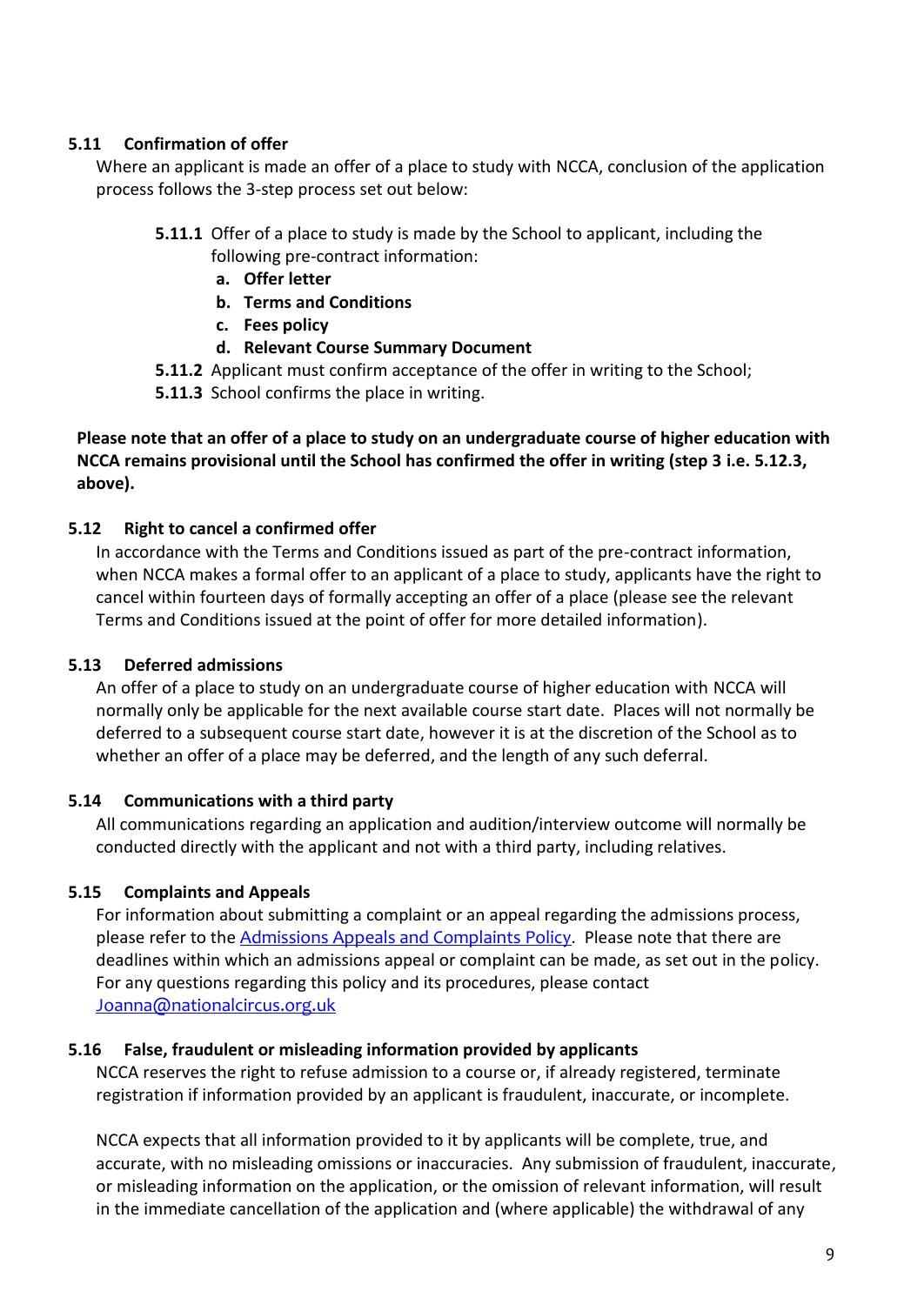offer made.

From time to time information may come to light about a successful applicant holding an offer, or a registered student, where the School would have made a decision not to offer a place had the information come to light before an offer had been made. In this instance, an applicant holding an offer may have this offer subsequently withdrawn. In the event that the matter concerns a registered student, the case will normally be referred to the Principal of the School who will determine what action may need to be taken.

Where information comes to light that an application may contain false, fraudulent or misleading information from a successful applicant who has already registered as a student on a course of study with the School, the student's registration may be immediately terminated and student status withdrawn, or the student may be subject to disciplinary action under the [Non-Academic](https://www.nationalcircus.org.uk/app/uploads/2022/06/ncca-school-non-academic-misconduct-policy-appx.pdf)  [Misconduct Policy and Procedures.](https://www.nationalcircus.org.uk/app/uploads/2022/06/ncca-school-non-academic-misconduct-policy-appx.pdf)

# **6 Registration and Enrolment**

#### **6.1 General information**

**'Enrolment'** is the annual process by which you formally confirm you are beginning each year of your course. Enrolment must normally be fully completed in order to receive full access to School and course facilities. Enrolment is carried out by NCCA, and takes place annually (i.e. each student must re-enrol at the start of each academic year in order to continue their studies).

**'Registration'** is the final part of the admissions process, where you confirm and update as necessary the personal details we hold for you which you provided in your application; confirm the School undergraduate course you are intending to study, and agree to abide by, comply and engage with our Terms and Conditions and all related regulations and policies. Registration confirms that you are a student of NCCA.

A place on a course at NCCA will be conditional upon an applicant complying with registration and enrolment conditions, including any conditions relating to fees, and enrolling at the start of the course and at the start of each subsequent academic year.

#### **6.2 Pre-enrolment information**

Prior to enrolment, applicants holding an offer of a place will be contacted by the School with pre-enrolment information. Applicants are advised to refer to the relevant course summary document for the undergraduate course to which they have applied for more detailed information. The Course Summary documents for each NCCA undergraduate course of study can be accessed from here: [https://www.nationalcircus.org.uk/degrees/foundation-degree-in-circus](https://www.nationalcircus.org.uk/degrees/foundation-degree-in-circus-arts/)[arts/](https://www.nationalcircus.org.uk/degrees/foundation-degree-in-circus-arts/)

#### **6.3 Enrolment**

Applicants must enrol at the designated session at the start of their course, as informed by NCCA, unless agreed otherwise with the School. If an applicant cannot or does not enrol at the designated session, they must provide the School with a reason for the non-enrolment that is acceptable to the School in order to be permitted to enrol on another occasion, otherwise they will not be entitled to enrol for that year of study (or any future year of study unless agreed with the School) and the relationship with the School and contract shall be terminated. Please see the Terms and Conditions issued at the point of offer for further information about obligations and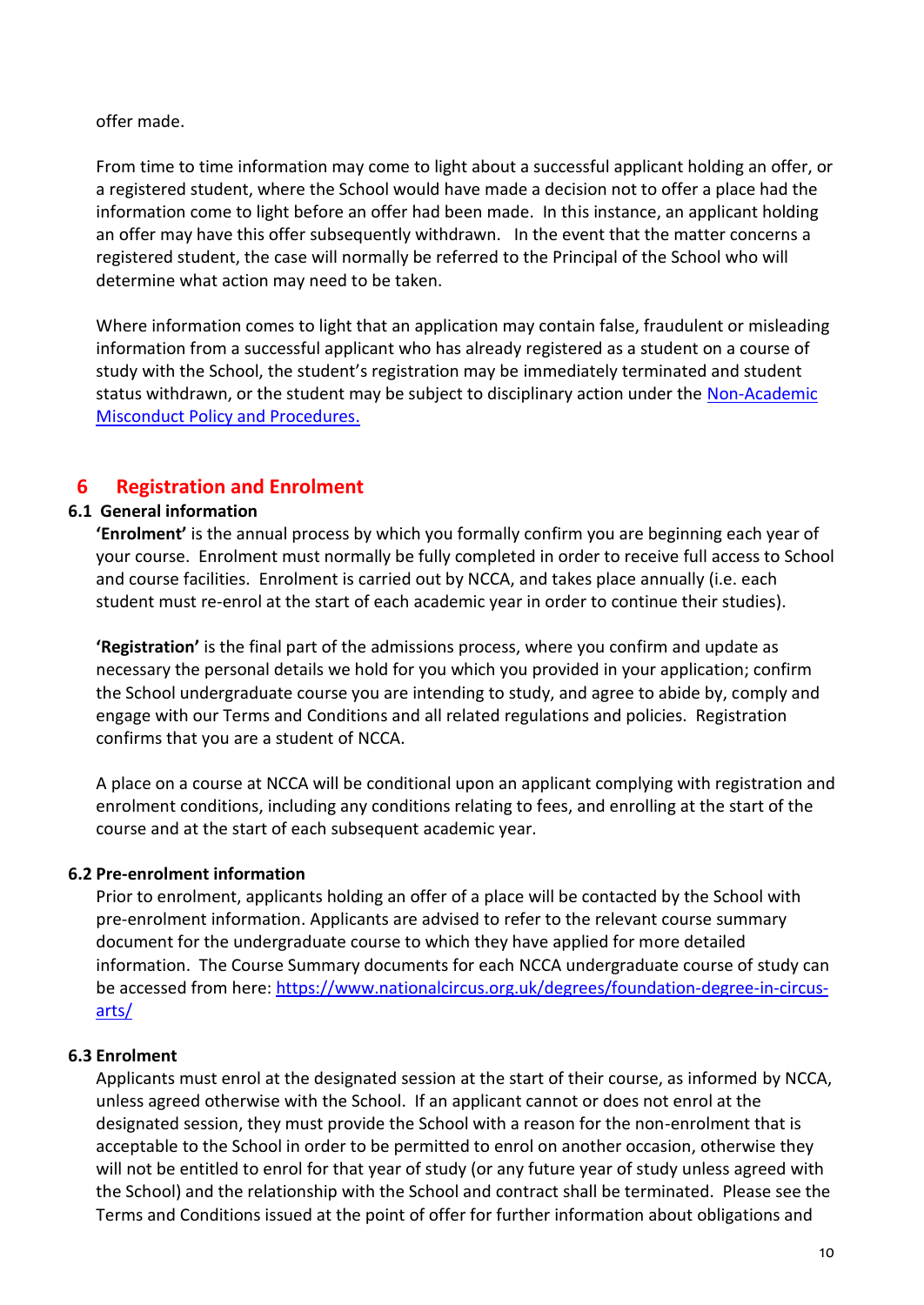contracts. Terms and Conditions for both the Foundation Degree and the BA Hons (Top Up) degree are also published on the School website at: [https://www.nationalcircus.org.uk/student](https://www.nationalcircus.org.uk/student-support-and-faqs/policies-and-procedures/)[support-and-faqs/policies-and-procedures/](https://www.nationalcircus.org.uk/student-support-and-faqs/policies-and-procedures/)

#### **6.4 Registration and Enrolment information**

As part of the registration and enrolment processes, students will be asked to provide some or all of the following details:

- **6.4.1** A working and current email address;
- **6.4.2** A working landline and/or mobile telephone number;
- **6.4.3** A term-time address;
- **6.4.4** 'Next of Kin'/emergency contact details;
- **6.4.5** A current passport, a copy of which will be taken and retained (overseas students only);
- **6.4.6** Confirmation of loan payment from Student Finance England (or other funding body), if applicable;
- **6.4.7** Any other relevant information, if deemed necessary.

All scanned documents are kept in secure files, in accordance with the School's Data Protection Policy and Data Processing Statement.

#### **6.5 Withdrawals**

Applicants who hold an offer of a place and wish to withdraw prior to the start of their course of study must inform the School Admissions team as soon as possible via email [Joanna@nationalcircus.org.uk](mailto:Joanna@nationalcircus.org.uk) Any applicant who wishes to be considered for the next cycle of admissions must reapply the following year. Students who withdraw after the start of the course will be subject to pay tuition fees in line with the School's Undergraduate Fees Policy.

#### **6.6 Intermission/Interruption of Studies**

Where an applicant has accepted an offer of a place and commenced as a student on the course, circumstances may occur that necessitate the student to 'intermit' (also known as 'interrupt') their studies for a period of time whilst remaining registered as a student on the course. Information about intermission/interruption of studies can be found in the relevant Student Handbook; further information can be found in the relevant Terms and Conditions which are published on the School website.

#### **6.7 Values and commitments: our expectations of all students**

All students who join NCCA sign up to our [Student Code of Conduct.](https://www.nationalcircus.org.uk/app/uploads/2021/08/national-centre-higher-education-codes-of-conduct.pdf) Our School Code of Behaviour covers every member of our community, both students and staff. Our values are enshrined in this Code of Behaviour, which sets out our expectations for how we will treat each other, with kindness, understanding and empathy, and that by joining NCCA students are committing to being in ways that are inclusive and respectful, and do not engage in attitudes or behaviour that are incompatible with our values.

In the event that the School determines that a student is in breach of either the Student Code of Conduct or the School Code of Behaviour, or any other School policy that applies to the student contract (the 'terms and conditions that applicants sign when accepting their offer of a place'), this will be a breach of contract. If such a breach occurs within the contractual cooling period (or, in the event that the student begins the course late, within the first 14 days of the student's